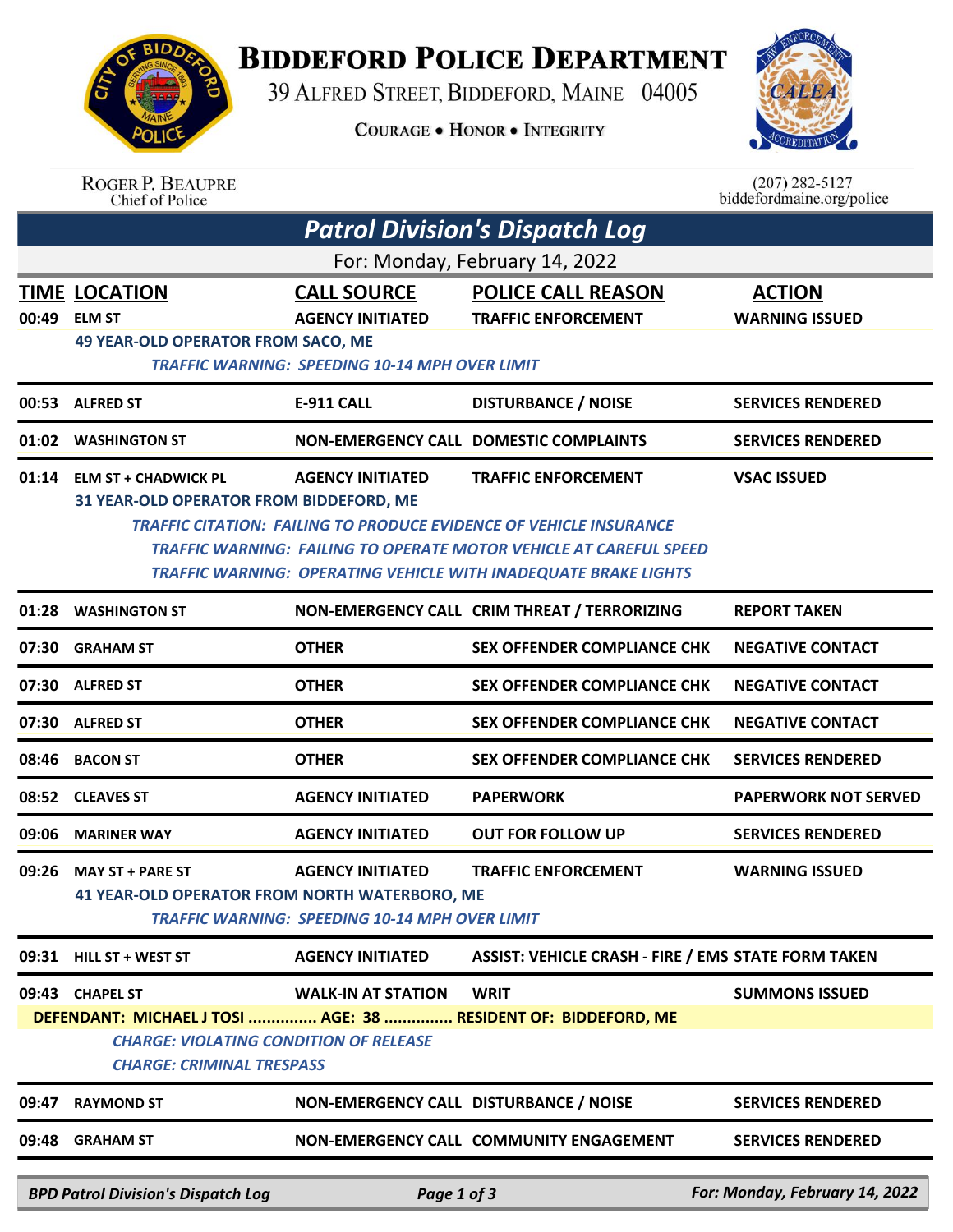|       | <b>BPD Patrol Division's Dispatch Log</b>                                                     | Page 2 of 3                                            |                                                                                                        | For: Monday, February 14, 2022 |
|-------|-----------------------------------------------------------------------------------------------|--------------------------------------------------------|--------------------------------------------------------------------------------------------------------|--------------------------------|
| 16:07 | <b>LANDRY ST</b>                                                                              | <b>AGENCY INITIATED</b>                                | <b>OUT FOR FOLLOW UP</b>                                                                               | <b>SERVICES RENDERED</b>       |
|       |                                                                                               | <b>TRAFFIC WARNING: FAILURE TO REGISTER VEHICLE</b>    | <b>TRAFFIC WARNING: OPERATING VEHICLE WITH INADEQUATE BRAKE LIGHTS</b>                                 |                                |
|       | 15:34 ALFRED ST + ARENA DR<br>53 YEAR-OLD OPERATOR FROM BIDDEFORD, ME                         | <b>AGENCY INITIATED</b>                                | <b>TRAFFIC ENFORCEMENT</b>                                                                             | <b>WARNING ISSUED</b>          |
| 15:33 | <b>PRECOURT ST</b>                                                                            |                                                        | NON-EMERGENCY CALL VEHICLE CRASH - POLICE ONLY                                                         | <b>SERVICES RENDERED</b>       |
| 15:26 | <b>ALFRED ST</b><br>33 YEAR-OLD OPERATOR FROM BIDDEFORD, ME                                   | <b>AGENCY INITIATED</b>                                | <b>TRAFFIC ENFORCEMENT</b><br><b>TRAFFIC WARNING: OPERATE VEHICLE W/O VALID INSPECTION CERTIFICATE</b> | <b>WARNING ISSUED</b>          |
| 15:19 | <b>MASON ST + GREEN ST</b>                                                                    | <b>NON-EMERGENCY CALL BOLO</b>                         |                                                                                                        | <b>SERVICES RENDERED</b>       |
| 15:15 | <b>MAIN ST</b>                                                                                | <b>WALK-IN AT STATION</b>                              | <b>HARASSMENT</b>                                                                                      | <b>SERVICES RENDERED</b>       |
| 15:08 | <b>ELPHIS ST</b>                                                                              | <b>E-911 CALL</b>                                      | <b>SUSPICION</b>                                                                                       | <b>SERVICES RENDERED</b>       |
|       | 14:55 CHAPEL ST                                                                               | NON-EMERGENCY CALL PARKING COMPLAINT                   |                                                                                                        | <b>SERVICES RENDERED</b>       |
|       | 14:54 MAIN ST                                                                                 |                                                        | NON-EMERGENCY CALL DOMESTIC COMPLAINTS                                                                 | <b>REPORT TAKEN</b>            |
| 14:37 | <b>HIGH ST</b>                                                                                | NON-EMERGENCY CALL CRIMINAL MISCHIEF                   |                                                                                                        | <b>CIVIL COMPLAINT</b>         |
| 14:15 | <b>MAIN ST</b>                                                                                |                                                        | NON-EMERGENCY CALL ATTEMPTED/THREATENED SUICIDE TRANSPORT TO HOSPITAL                                  |                                |
| 13:57 | <b>PIKE ST</b>                                                                                | <b>NON-EMERGENCY CALL SUSPICION</b>                    |                                                                                                        | <b>SERVICES RENDERED</b>       |
| 13:30 | <b>BARRA RD + ALFRED ST</b>                                                                   | <b>NON-EMERGENCY CALL BOLO</b>                         |                                                                                                        | <b>UNFOUNDED</b>               |
| 13:00 | <b>AMHERST ST</b>                                                                             |                                                        | NON-EMERGENCY CALL SEX OFFENDER COMPLIANCE CHK                                                         | <b>SERVICES RENDERED</b>       |
|       | 12:43 PROSPECT ST                                                                             | <b>AGENCY INITIATED</b>                                | <b>PAPERWORK</b>                                                                                       | <b>NO ACTION REQUIRED</b>      |
| 12:13 | <b>RAYMOND ST</b>                                                                             | NON-EMERGENCY CALL DISTURBANCE / NOISE                 |                                                                                                        | <b>SERVICES RENDERED</b>       |
| 11:40 | <b>POOL ST + CHRISTOPHERS WHA AGENCY INITIATED</b><br>25 YEAR-OLD OPERATOR FROM N GRAFTON, MA | <b>TRAFFIC CITATION: SPEEDING 25-29 MPH OVER LIMIT</b> | <b>TRAFFIC ENFORCEMENT</b>                                                                             | <b>VSAC ISSUED</b>             |
|       | 22 YEAR-OLD OPERATOR FROM PELHAM, NH                                                          | <b>TRAFFIC WARNING: SPEEDING 10-14 MPH OVER LIMIT</b>  |                                                                                                        |                                |
| 11:33 | <b>POOL ST + SOKOKIS RD</b>                                                                   | <b>AGENCY INITIATED</b>                                | <b>TRAFFIC ENFORCEMENT</b>                                                                             | <b>WARNING ISSUED</b>          |
| 11:27 | <b>PORTER ST + PROSPECT ST</b>                                                                | NON-EMERGENCY CALL PARKING COMPLAINT                   |                                                                                                        | <b>PARKING TICKET ISSUED</b>   |
|       | 11:05 ALFRED ST                                                                               | <b>WALK-IN AT STATION</b>                              | <b>OUT FOR FOLLOW UP</b>                                                                               | <b>SERVICES RENDERED</b>       |
|       | 11:04 PEARL ST                                                                                | <b>AGENCY INITIATED</b>                                | <b>COMMUNITY ENGAGEMENT</b>                                                                            | <b>SERVICES RENDERED</b>       |
|       | 10:49 BARRA RD                                                                                | <b>AGENCY INITIATED</b>                                | <b>COMMUNITY ENGAGEMENT</b>                                                                            | <b>SERVICES RENDERED</b>       |
|       | 10:24 BIRCH ST                                                                                | <b>AGENCY INITIATED</b>                                | <b>COMMUNITY ENGAGEMENT</b>                                                                            | <b>SERVICES RENDERED</b>       |
|       | 10:10 WEST ST                                                                                 | <b>AGENCY INITIATED</b>                                | <b>COMMUNITY ENGAGEMENT</b>                                                                            | <b>SERVICES RENDERED</b>       |
|       | <b>TIME LOCATION</b>                                                                          | <b>CALL SOURCE</b>                                     | <b>POLICE CALL REASON</b>                                                                              | <b>ACTION</b>                  |